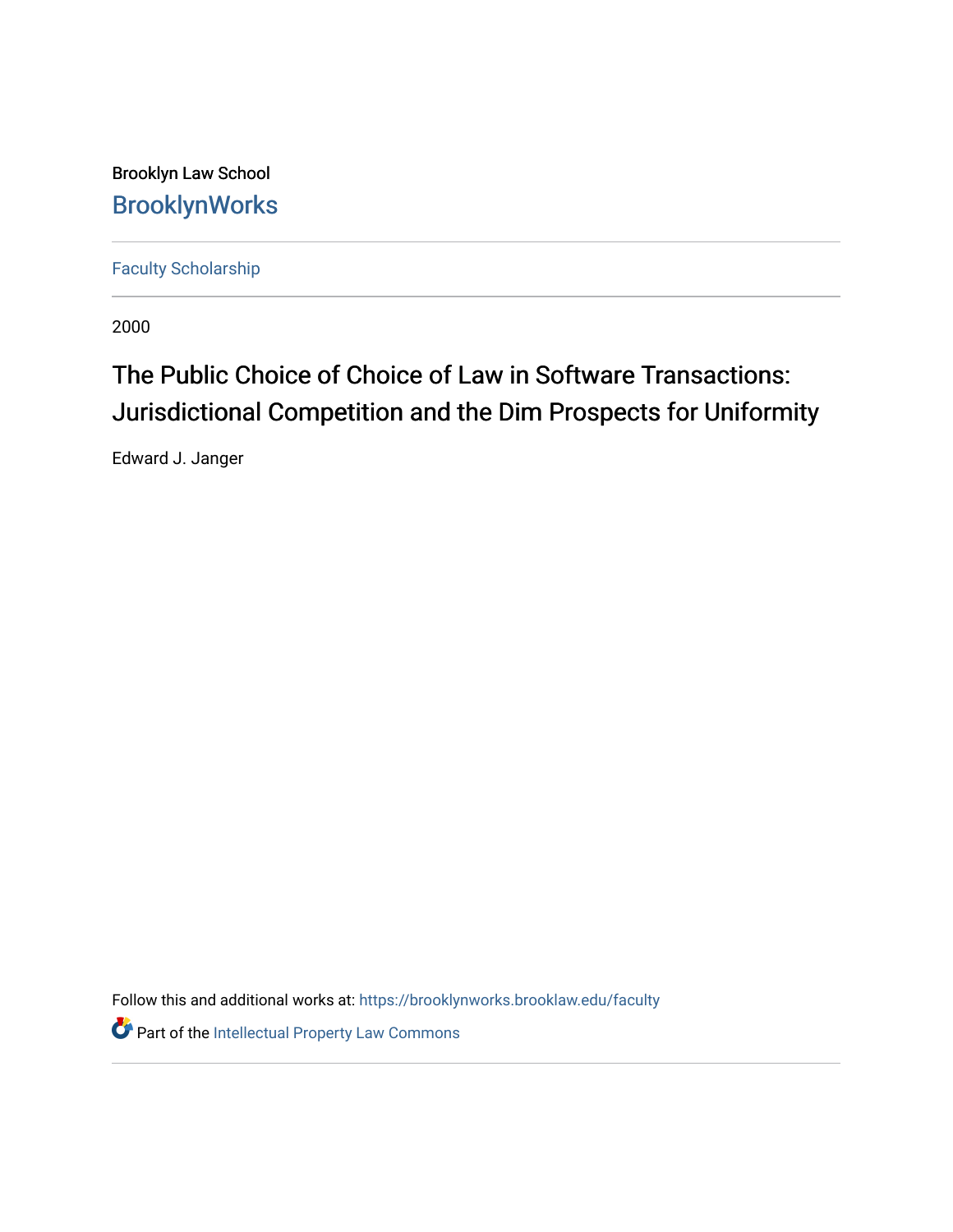## **THE PUBLIC CHOICE OF CHOICE OF LAW IN SOFTWARE TRANSACTIONS: JURISDICTIONAL COMPETITION AND THE DIM PROSPECTS FOR UNIFORMITY**

## *Ted Janger*

Going last in a program like this is both a blessing and a curse. On the one hand, you get to sum up, draw conclusions, and generally have the last word. On the other hand, to the extent that you had prepared remarks or observations to make, you might as well start fresh. There are only so many original things to say. **By** the end of the day most of them have been said. In the hope of avoiding this problem, I propose to take what we have learned today about the law of international software transactions and, in this panel about the law of "choice of law," apply it to a slightly different question.

Most of our conversation has focused on substantive law, on how the law of international software transactions should relate to the law of sale of goods and the law of intellectual property licenses. In the background has been a turf battle between experts on two substantive areas of law, contract and copyright. Not surprisingly, proponents of contract believe that principles of consent and exchange should trump the copyright policies<sup>1</sup> that establish the boundaries of intellectual property rights. Again, not surprisingly, proponents of copyright argue for the primacy of intellectual property law and point out that some aspects of IP law rise to the level of social policy and may not be waived.2 I intend to shift the focus to political institu-

t Copyright © 2000 Ted Janger.

<sup>\*</sup> Associate Professor, Brooklyn Law School; JD 1987 University of Chicago; BA 1983 Yale College. The author would like to thank the participants in the Brooklyn Law School symposium on software licensing for their thoughtful presentations, Spencer Waller for comments on an earlier draft, and Tally Wiener for exceptional research assistance.

*<sup>1.</sup> See* Raymond T. Nimmer, *International Information Transactions: An Essay on Law in an Information Society,* 26 BROOK. J. INT'L L. **5,** 13-14 (2000).

<sup>2.</sup> *See* Rochelle Cooper Dreyfuss, *UCITA in the International Marketplace: Are we about to Export Bad Innovation Policy?,* 26 BROOK. J. **INTL** L. 49, **52-53** (2000); Samuel **K.** Murumba, *The Emerging Law of the Digital Domain and the Contract/IP Interface: An Antipodean Perspective,* 26 BROOK. J. INTL L. 91, 106-07 (2000).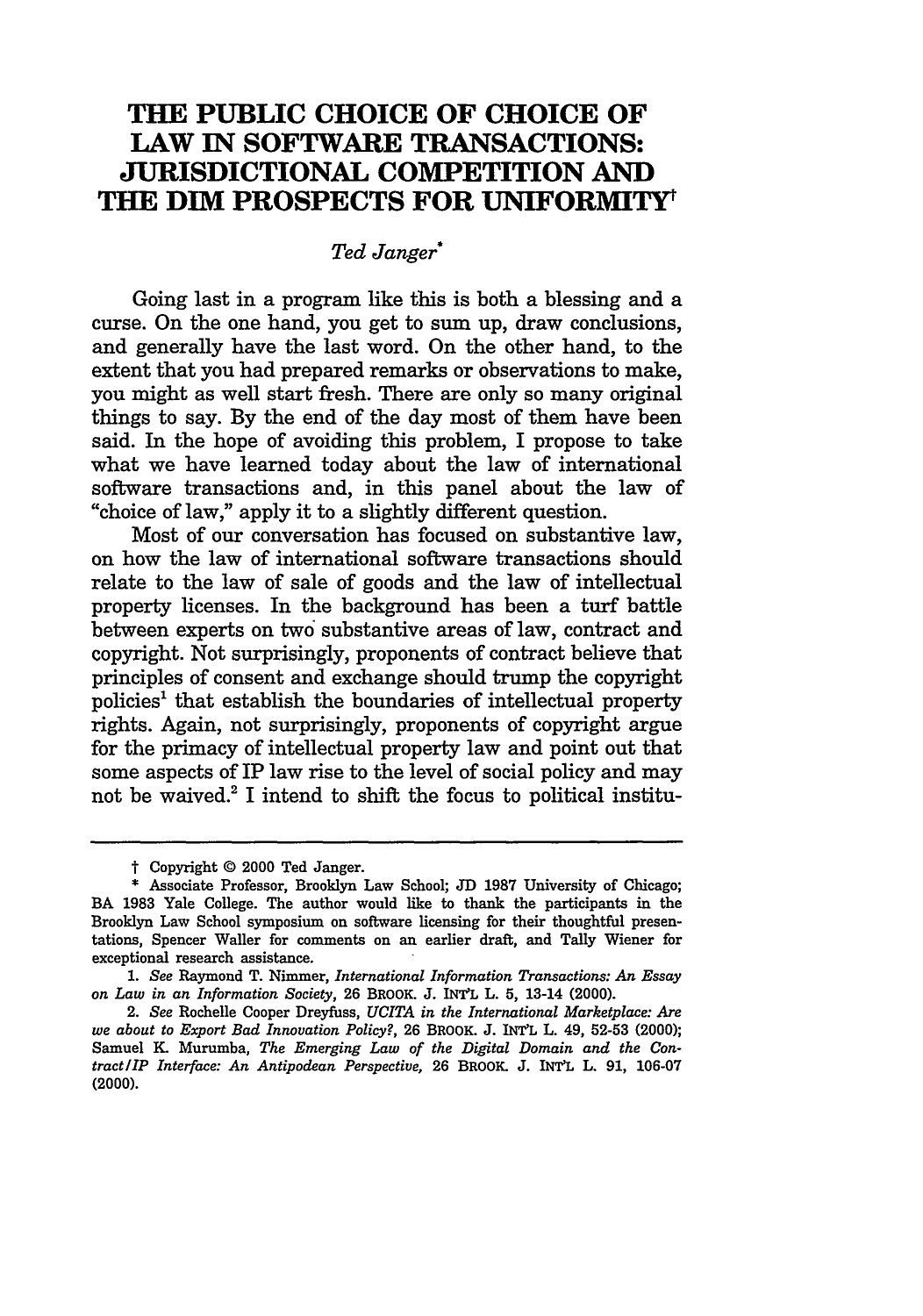tions, and to replace the question "what is the correct rule?" with the question "who should make the rules?" Which institutions should we choose to generate the substantive law of international transactions in computer information? Since this is a panel on "choice of law" I will ask the question in a more focused way, "which institution should generate the *choice of law rules* for international software transactions?"

## I. LOCATING THE CHOICE OF CHOICE-OF-LAW RULE

Kathy Patchel's explication of choice-of-law principles and how they apply in the case of UCITA helps to crystallize both the choice-of-law question *and* the choice-of-institutions question.' A choice-of-law rule is an institutional choice among the substantive law of sovereign countries. The sovereign whose interest is most strongly implicated by the transaction gets to govern (subject, in most cases, to the parties' choice of governing law). In this way, choice-of-law-principles allow courts and parties to determine which menus of substantive law terms will govern the transaction. But this is only part of the question. Substantive law, and indeed choice-of-law rules, for multijurisdictional transactions can be generated in a number of ways:

- Non-uniform state law (within the United States) or national law (for international transactions);
- **"** Uniform state law *(d la* the UCC4) or national law *(d la*

3. *See* Kathleen Patchel, *Choice of Law and Software Licenses: A Framework for Discussion,* 26 BROOK. *J.* INT'L L. 117 (2000).

4. The Uniform Commercial Code is a joint product of the American Law Institute and the National Conference of Commissioners of Uniform State Law. "The American Law Institute was formed in 1923 for the purpose of preparing Restatements of the common law," DAVID **G.** EPSTEIN **ET AL.,** BASIC UNIFORI COMMERCIAL **CODE** TEACHING MATERIAL **1 (3d** ed. **1988)** (citing H. GOODRICH **&** P. WOLKIN, THE STORY OF **THE AMERICAN LAW** INSTITUTE **(1961)),** but joined the **UCC** project in 1945. William A. Schnader, *A Short History of the Preparation and Enactment of the Uniform Commercial Code,* 22 U. MIAMI L. REV. 1 (1967). The National Conference of Commissioners on Uniform State Laws is a quasi governmental body, organized in 1892 "to promote uniformity in law . **..** through voluntary state action." EPSTEIN, *supra,* at 1. 'The Commissioners are appointed by state officials, usually the governor. The Commissioners meet once a year; each state votes as a unit on each proposal. The work of the Conference is financed primarily by the proportional assessment paid by each state." *Id. See also* Allison Dunham, *A History of the National Conference of Commissioners of Uniform State Laws,* 30 LAW &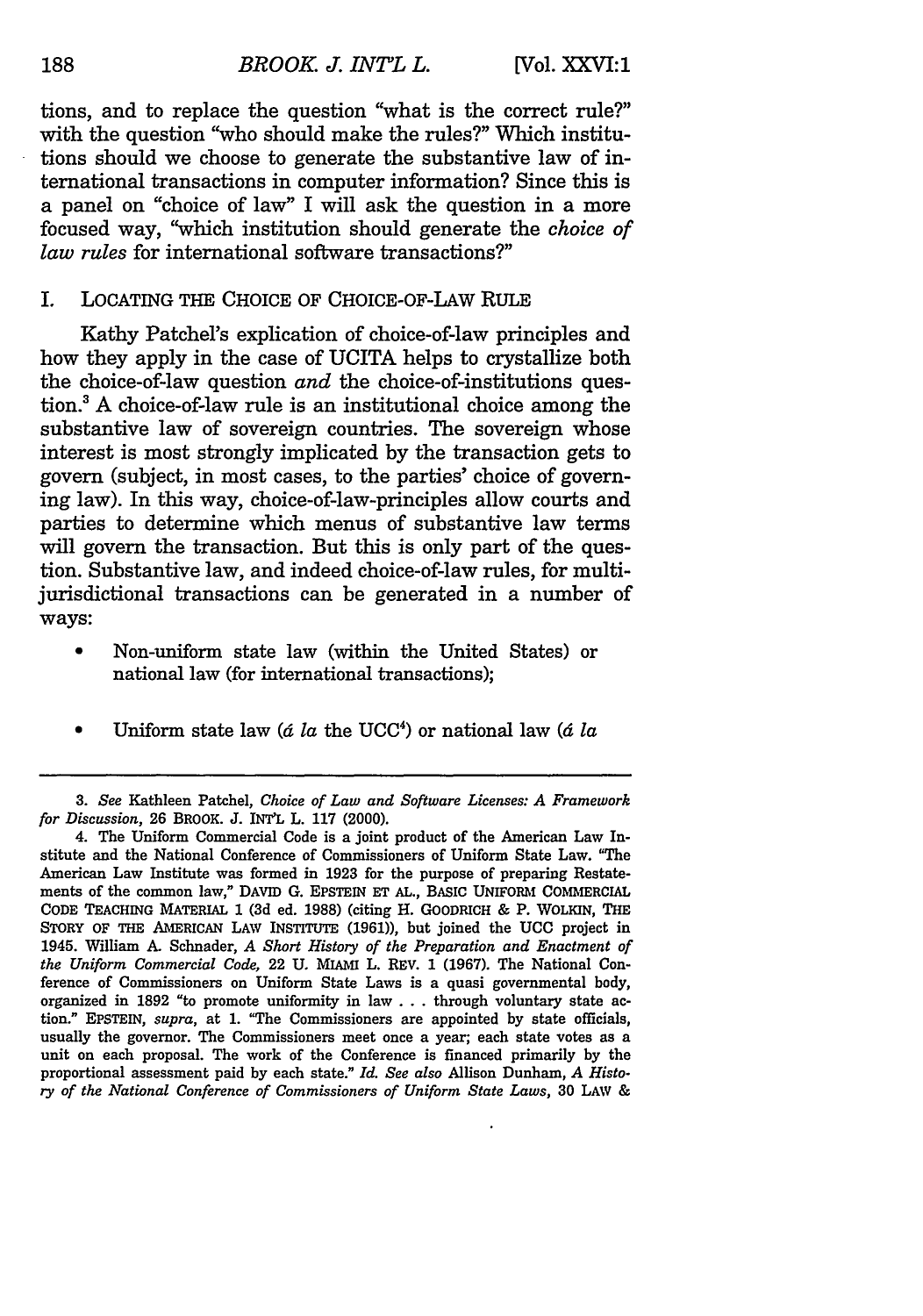UNIDROIT5 or **UNCITRAL6 );**

**0** Supra-state or supra-national law (i.e., in the United States, federal law, and in the European Union, EU Directive<sup>7</sup>); or,

CONTEMP. PROBS. **233 (1965).**

**5.** The International Institute for the Unification of Private Law-UNIDROIT-was established in 1926 as an arm of the League of Nations and then re-established in 1940 as an independent intergovernmental organization. *See* International Institute for the Unification of Private Law, done at Rome, Mar. **15,** 1940, 15 U.S.T. 2494, T.I.A.S. No. 5743. Its purpose is to "examine ways of harmonizing and co-ordinating the private law of States and groups of States, and to prepare gradually for the adoption by the various States of uniform legislationship in the field of private law." *Id* art. 1. UNIDROIT is comprised of **58** Member States including the United States (a member since 1964). *See* 22 U.S.C. § 269 $(g)$  (1998). UNIDROIT is financed by the annual contributions of its members and the Italian Government. *See International Institute for the Unification of Private Law (Unidroit)* (visited Apr. 6, 2000) <http:/www.unidroit.org/english/presentation/pres.htm> (on file with author). Based in Rome, UNIDROIT is a three-tiered organization with a Secretariat, a Governing Council and a General Assembly. *See id.* The General Assembly is the ultimate decision-making body of the organization, comprised of one representative from each Member State (except from the Italian government) with voting power over its annual budget, Work Programme and the election of the Governing Council. *See id.* UNIDROIT has either led or aided the creation of several international conventions, including: International Convention on the Travel Contract; United Nations Convention on the Contracts for the International Sale of Goods; and, UNIDROIT Convention on Stolen or Illegally Exported Cultural Objects. *See id.*

6. The United Nations Commission on International Trade Law was established in 1966 by the Goneral Assembly to promote harmonization in the area of international trade law. *See* **G.A.** Res. 2205, U.N. GAOR, 21st Sess., Supp. No. **16,** at 99, U.N. Doe. A16316 (1967). The Commission is composed of 36 Member States, representing the world's various geographical regions, elected by the General Assembly for six-year terms. *See United National Commission on International Trade Law* (visited Apr. 6, 2000) <http://www.uncitral.org/english/commiss/index.htm> (on file with author). Major works of UNCITRAL include: United Nations Convention on the International Sales of Goods; United Nations Convention on the Carriage of Goods by Sea; Convention on the Recognition and Enforcement of Foreign Arbitral Awards; Model law on Cross-Border Insolvency; and, Model Law on Electronic Commerce. *See id.*

7. A Directive issued by the European Council or Commission "shall be binding, as to the result to be achieved upon each Member State to which it is addressed, but shall leave to the national authorities the choice of form and method." TREATY ESTABLISHING THE EUROPEAN COMMUNITY, Feb. 7, 1992, art. 249 (ex art. **189), O.J. (C** 224) **1 (1992), [1992] 1** C.M.L.R. **573 (1992)** [hereinafter **EC** TREATY], *incorporating changes made by* Treaty on European Union, Feb. **7, 1992, O.J. (C** 224) **(1992), [19921 1** C.M.L.R. **719, 31** I.L.M. 247 [hereinafter **TEU],** *and amended by* Treaty of Amsterdam, **1997 O.J. (C** 340) **1.** A Directive, which becomes effective when a Member State is notified, requires the Member State "to take the legislative and/or administrative action needed to implement the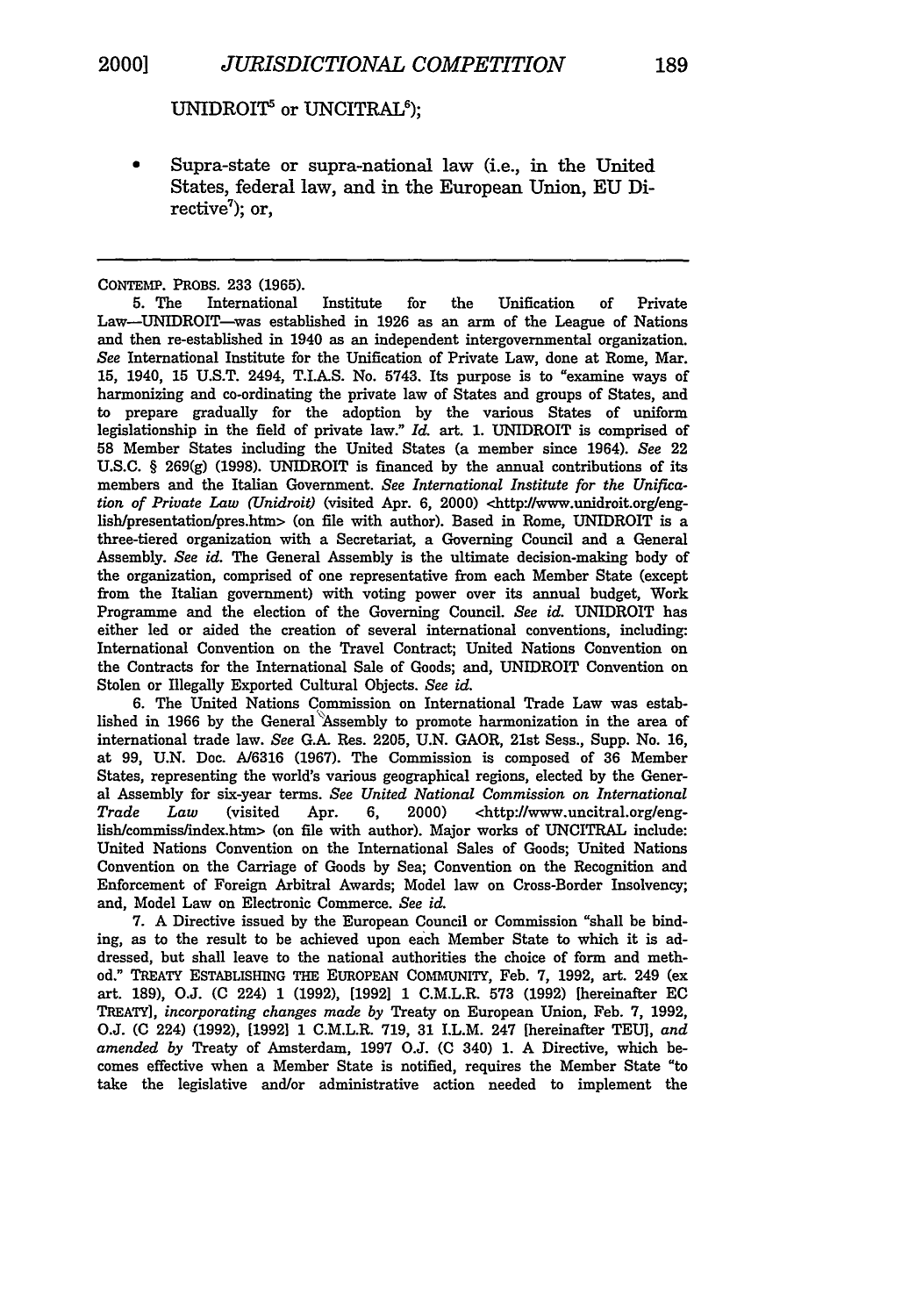International law, through bilateral or multilateral treaty or potentially through customary international law.

Broadly speaking, these legislative approaches can be characterized as bottom-up (non-uniform state or national law), voluntary top-down (uniform or model law), and mandatory top-down (U.S. federal law or EU Directive). Each has relative benefits and disadvantages.

*Bottom-up.* In a decentralized, non-uniform regime, each jurisdiction (i.e., nation or state) makes its own law without consideration of the law of other jurisdictions. Such non-uniform lawmaking has the benefit of adaptation to local conditions, and more direct accountability. It has the disadvantage that, as Madison pointed out in Federalist  $10<sup>8</sup>$  a faction may capture the local government and oppress a minority. In addition, non-uniform law may be subject to jurisdictional competition.' Jurisdictional competition occurs when states and nations use local law to compete for business and investment. An attractive rule may cause capital to flow into the relevant state. The effect of such competition is ambiguous. Usually, the jurisdiction with the more efficient rule will attract more business. This is often referred to as a "race to the top." However, the possibility of inter and intra-jurisdictional

**8. THE** FEDERALIST **NO. 10** (James Madison).

directive's purposes." GEORGE A. **BERMAN** ET AL., **CASES AND** MATERIALS ON EURO-**PEAN** COMiMUNITY LAW **75 (1993).** In theory, Directives do not have to **be** detailed, but are often specifically drafted as to how they are to be implemented. *See id.* However, although Directives may be "binding" on a Member State, it may not be directly applicable. *See id.*

**<sup>9.</sup>** Some commentators argue that interstate competition produces a "race to the bottom," see, e.g., William L. Cary, *Federalism and Corporate Law: Reflections Upon Delaware,* 83 YALE L.J. 663, 665-66 (1974); Lucian Ayre Bebchuk, *Federalism and the Corporation: The Desirable Limits on State Competition in Corporate Law,* 105 HARV. L. REV. 1435, 1443-44 (1992); Others argue that it produces a "race to the top." *See* Frank H. Easterbrook, *Managers' Discretion and Investors' Welfare: Theories and Evidence,* 9 DEL. J. CORP. L. 540, 564-71 (1984); Daniel R. Fischel, *The "Race to the Bottom" Revisited: Reflections on Recent Developments in Delaware's Corporate Law,* 76 NW U.L. REV. 913, 919 (1982). Roberta Romano argues that it is a race for predictability and stability. Roberta Romano, *Law as Product: Some Pieces of the Corporate Puzzle,* 1 J.L. **ECON.** & ORG. 225, 273-78 **(1985).** She observed that many jurisdictions have enacted liberal corporate law, but that Delaware remains the incorporation champ. This is because it has an experienced corporate bar, a small bench which is familiar with corporate law issues, and a corporate code which can only be amended by a two-thirds vote of both houses of the state legislature. *See id.*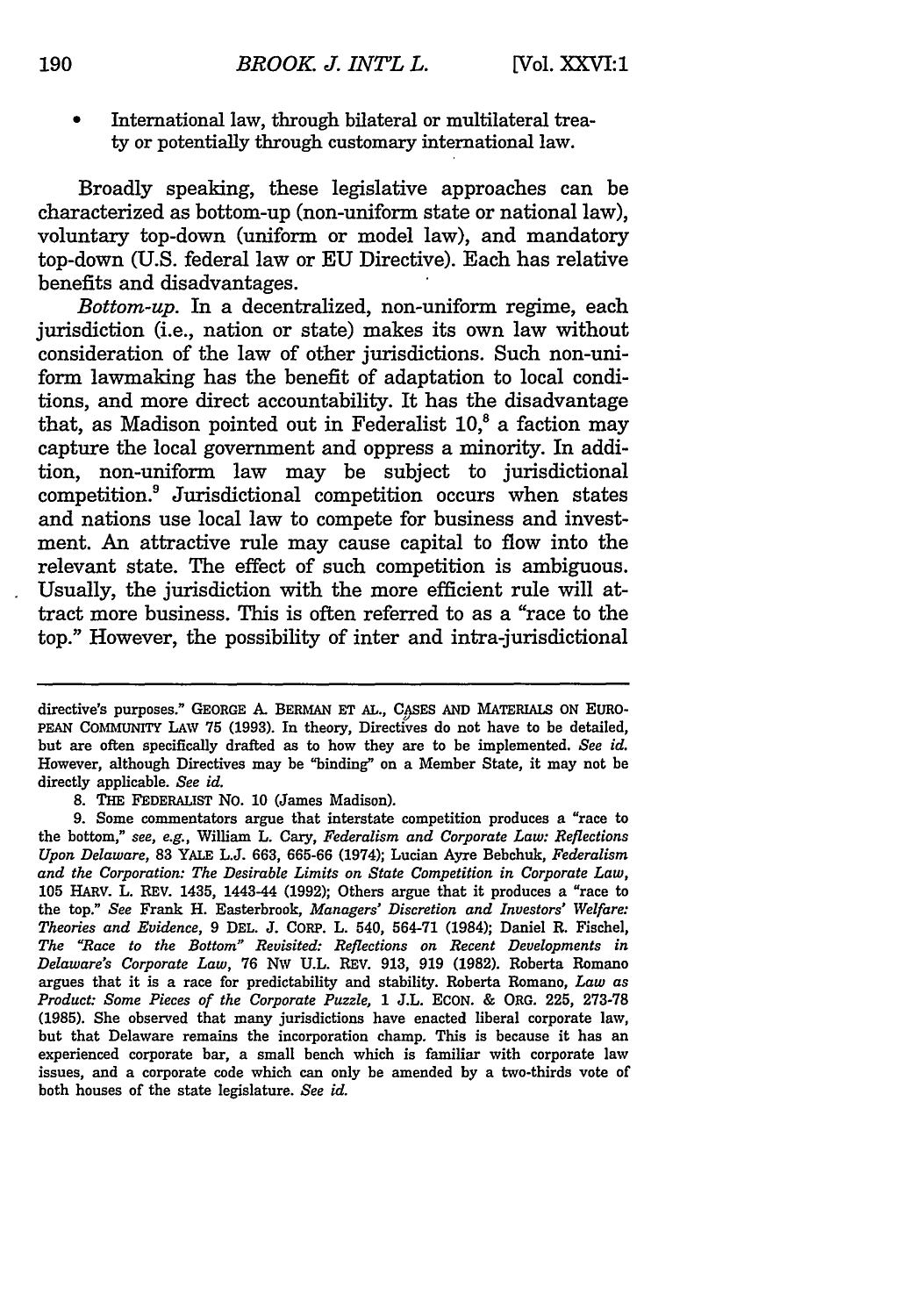externalities undercut this prediction. Most importantly, there is the possibility of interstate externality. This occurs when citizens of one jurisdiction can favor local businesses at the expense of citizens of other jurisdictions. Jurisdictional competition is more likely to result in a so-called "race to the bot $t$ <sub>tom</sub>."<sup>10</sup>

*Top-down (voluntary).* Centralized but voluntary lawmaking has some powerful advantages as well. **A** centralized drafting process brings expertise and drafting talent to bear on the legislative project,<sup>11</sup> and makes that expertise available to multiple jurisdictions. Also, the desire for uniform enactment may reduce the power of local faction. Since local enactment of the uniform law is voluntary, issues that might endanger universal enactment must be avoided **by** the legislative drafters. Provisions which favor a faction in one state may disadvantage the citizens of another state. Therefore, to be uniformly enacted, the statute must be a product of consensus.<sup>12</sup> This need for consensus has the natural tendency to narrow the scope of uniform laws to topics where consensus can be reached. This can be both an advantage (where agreement can be reached) and a disadvantage (if regulation is necessary and no consensus is possible). The need for consensus creates two powerful dynamics. First, if consensus can be achieved only **by** anticipating the result of capture, the uniform lawmaking process may

**<sup>10.</sup>** For a more comprehensive discussion, see Edward **J.** Janger, *Predicting When the Uniform Law Process Will Fail: Article 9, Capture, and the Race to the Bottom,* **83 IOWA** L. REV. **569 (1998).** In addition to interstate externality, there is the possibility of intra-firm externality. For example, a state can adopt a rule that favors a corporate constituency that controls the decision where to incorporate or where to do business, while imposing costs on a disenfranchised constituency within the firm (i.e., the jurisdiction can favor managers at the expense of shareholders). Finally, there is the possibility of temporal externality. This occurs when a legislature can adopt a rule that appears efficient at the time, but will impose costs on citizens after the legislator has left office. For example, a legislator or legislative coalition can encourage a chemical plant to locate in the jurisdiction. This will have short term benefits for the jurisdiction and the legislature. However, this may cause long term harm to the environment or citizens which will not manifest until after the relevant legislator has left office.

**<sup>11.</sup>** *See* James **J.** White, *Ex Proprio Vigore,* **89** MICH. L. REv. **2096, 2096 (1991).**

<sup>12.</sup> *See* Janger, *supra* note **10,** at **580, 583;** Ted Janger, *The Locus of Lawmaking: Uniform State Law, Federal Law, and Bankruptcy Reform,* 74 **AM.** BANKR. **L.J.** (forthcoming Winter 2000).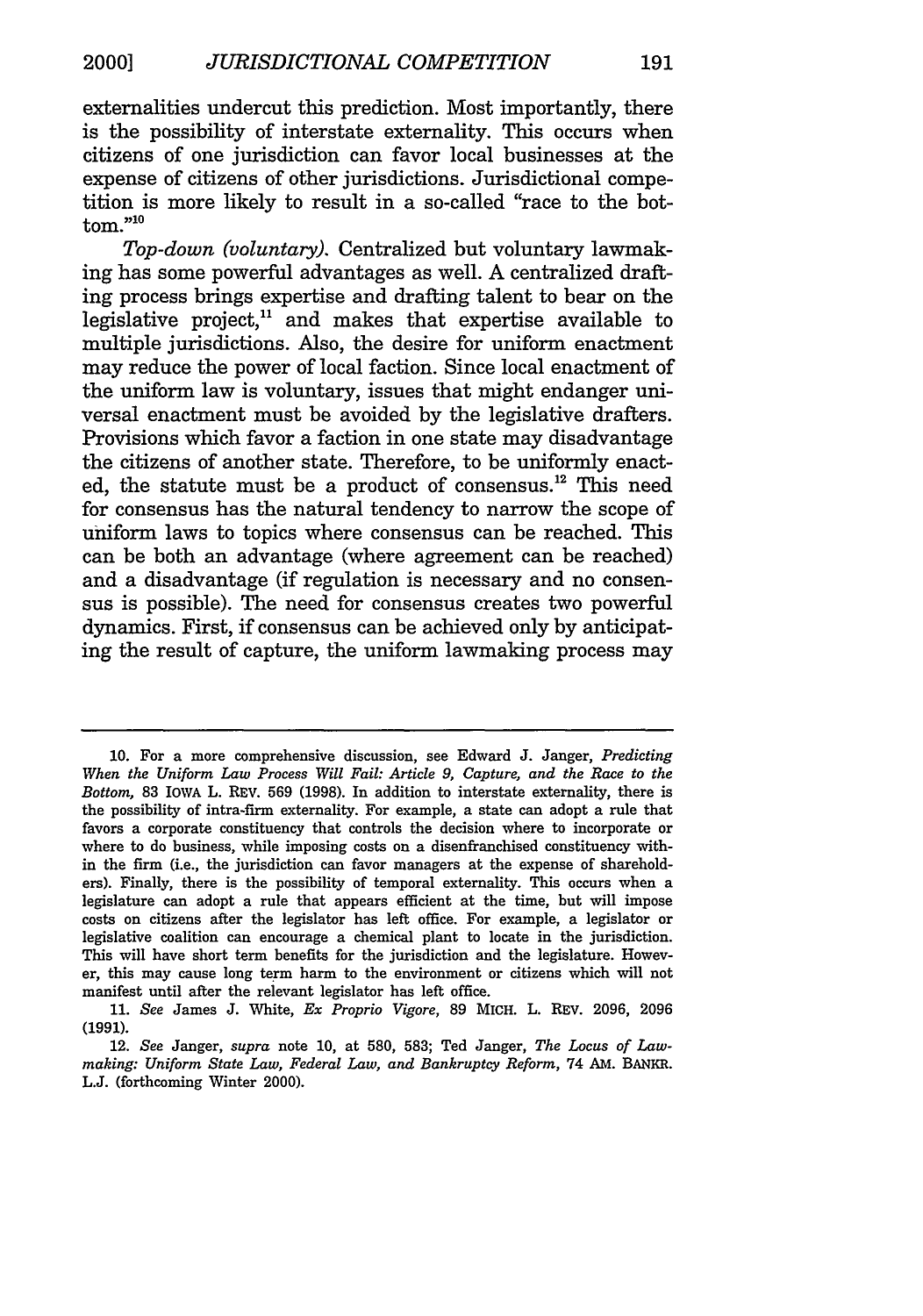unavoidably facilitate capture.<sup>13</sup> Second, uniform law drafters may be forced to anticipate the effect of jurisdictional competition. Here, the effect is ambiguous. Where jurisdictional competition will lead to a race to the top, anticipation of jurisdictional competition will be beneficial (though perhaps not quite as beneficial as actual competition), and where jurisdictional competition will lead to a race to the bottom, the effect will be deleterious.<sup>14</sup>

*Top-Down Mandatory.* Centralized mandatory rulemaking eliminates both the costs and benefits of anticipated jurisdictional competition, $^{15}$  and can (in some cases) benefit from the advantages of expertise and drafting skill. However, the federal government in the United States and the European Union are also subject to capture, and they may provide the convenience of "one-stop interest group shopping."<sup>16</sup> Note, in the United States this is compounded **by** the possibility of government by minimum winning coalition<sup>17</sup> and the ability to horsetrade.5 In Europe, given the relative youth of the **EU** mechanisms and the focus that many decisions are subject to unanimity or supermajority requirements in the Council of Ministers, the need for consensus may still provide a salutary discipline on special interest coalition building, but I leave that to the commentators on **EU** law. What does this Cook's tour of institutional strategies tell us about the preferred locus of

**14.** *See id.*

**17.** *See* **WILLIAM H. RIKER, THE** THEORY OF POLITICAL COALITIONS **255 (1962); JAMES M. BUCHANAN &** GORDON TULLOCK, THE **CALCULUS** OF CONSENT. **LOGICAL FOUNDATIONS** OF CONSTITUTIONAL DEMOCRACY 211, 242-44 **(1962).**

**18.** *See* Maxwell L. Stearns, *The Public Choice Case Against the Item Veto,* **49** WASH. **& LEE** L. REv. **385 (1992).** Economists are divided over whether "vote trading" is likely to be efficient. See William H. Riker & Steven J. Brams, The Para*dox of Vote Trading,* **67 AM.** POL. **SC.** REV. **1235, 1236 (1973)** (pork creates negative externalities for voters who don't benefit from the pork, but rational legisla**tom** will nonetheless seek to procure pork for their own districts); **BUCHANAN & TULLOCK,** *supra* note **17,** at 145 (logrolling is likely welfare enhancing).

**<sup>13.</sup>** *See* Janger, *supra* note **10,** at **578-80.**

**<sup>15.</sup>** As I have noted elsewhere, federal law is self-executing. Therefore jurisdictional competition is not a problem. *See* Janger, *supra* note 12.

**<sup>16.</sup>** *See* William **N.** Eskridge, Jr., *Politics Without Romance: Implications of Public Choice Theory for Statutory Interpretation,* 74 VA. L. REV. **275 (1988);** Jonathan R. Macy, *Promoting Public-Regarding Legislation Through Statutory Interpretation: An Interest Group Model,* **86** COLuM. L. REv. **223 (1986);** Edward **J.** Janger, *The FDIC's Fraudulent Conveyance Power Under the Crime Control Act of 1990: Bank Insolvency Law and the Politics of the Iron Triangle,* **28 CONN. L. REV. 67 (1995).**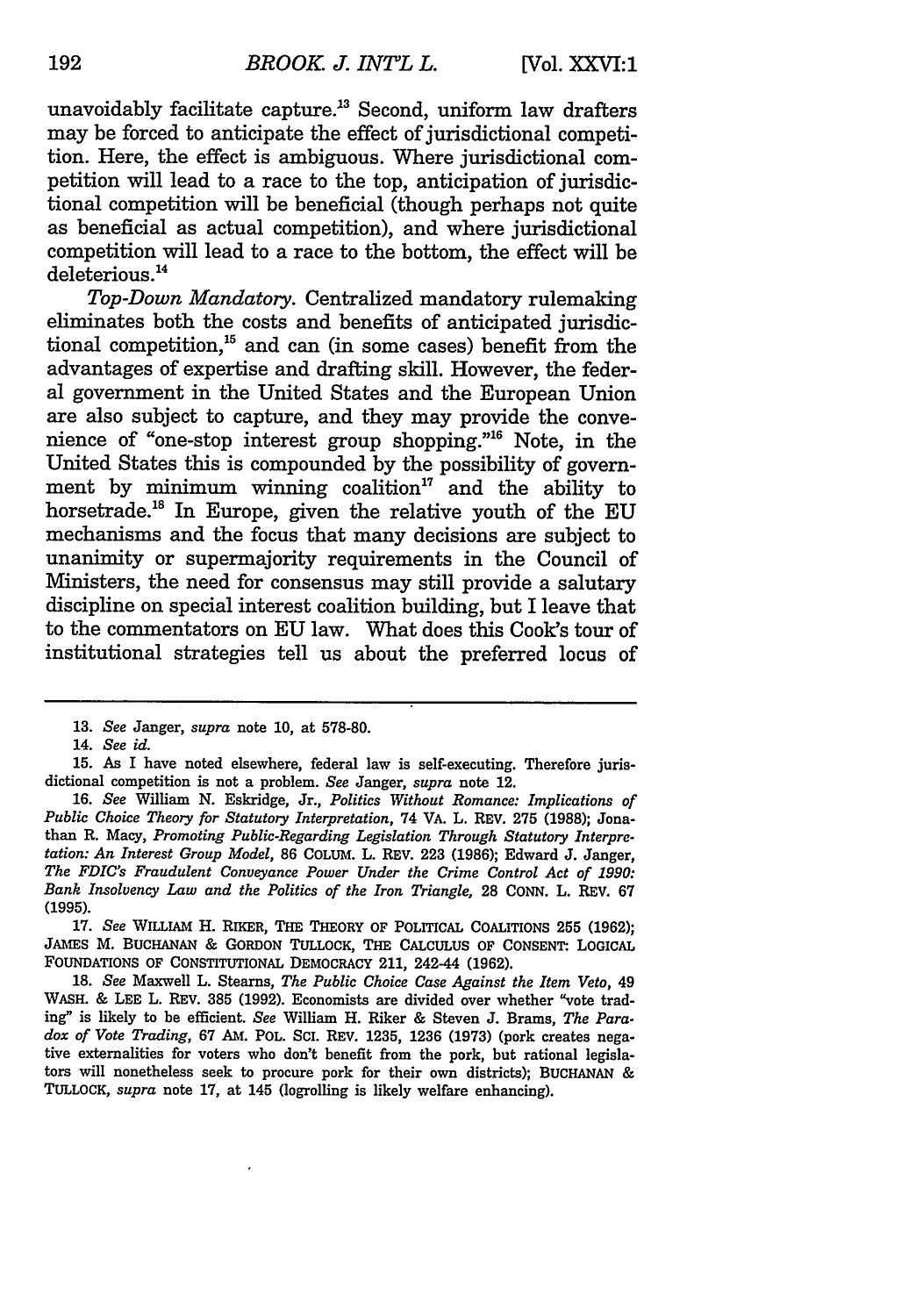lawmaking with regard to international software transactions? Should we use bottom-up, voluntary top-down, or mandatory top-down? In particular, is uniform law-making of the UCITA type a viable option?

#### II. IDENTIFYING THE TRANSACTIONS

In order to answer this question, it is necessary to briefly identify and describe the transactions at issue. The first transaction type is the *mass market* transaction in information in *tangible form.* For example, Professor Dessemontet goes to a store in Lausanne, Switzerland and buys a compact disk containing RealPlayer for his son, along with a license, the terms of which are printed in very small letters on the outside of the box. Professor Dessemontet pays in cash, and loads the program onto his home computer.

The second type of transaction is a *mass market* transaction in information, where the information is *downloaded electronically* through the use of the World Wide Web or other communications device. For example, Professor Dessemontet uses his home computer, located in Lausanne, Switzerland, to download RealPlayer for his son, pays with his credit card, "agrees" on-line to the terms of a "click wrap" license, and installs the program onto that computer. While Professor Dessemontet's computer is in Lausanne, Real Networks' server is located in Seattle, Washington.

The third type of transaction is a *customized* transaction between *commercial parties.* Here an example might be a license contract entered into by a major bank for a complex, custom designed, payroll management system with a Canadian software designer.

### III. INTERSTATE EXTERNALITY, JURISDICTIONAL COMPETITION AND CHOICE OF LAW

As noted above, a common concern for both bottom-up and top-down (voluntary) lawmaking is that any rule which creates an opportunity for a jurisdiction to capitalize on an interstate externality may lead to a race to the bottom, or an anticipated race to the bottom. Thus, a threshold question for choosing the appropriate locus of lawmaking for regulation of these transactions is, "do these transactions create an opportunity for interstate externality?" The answer appears to be yes, at least with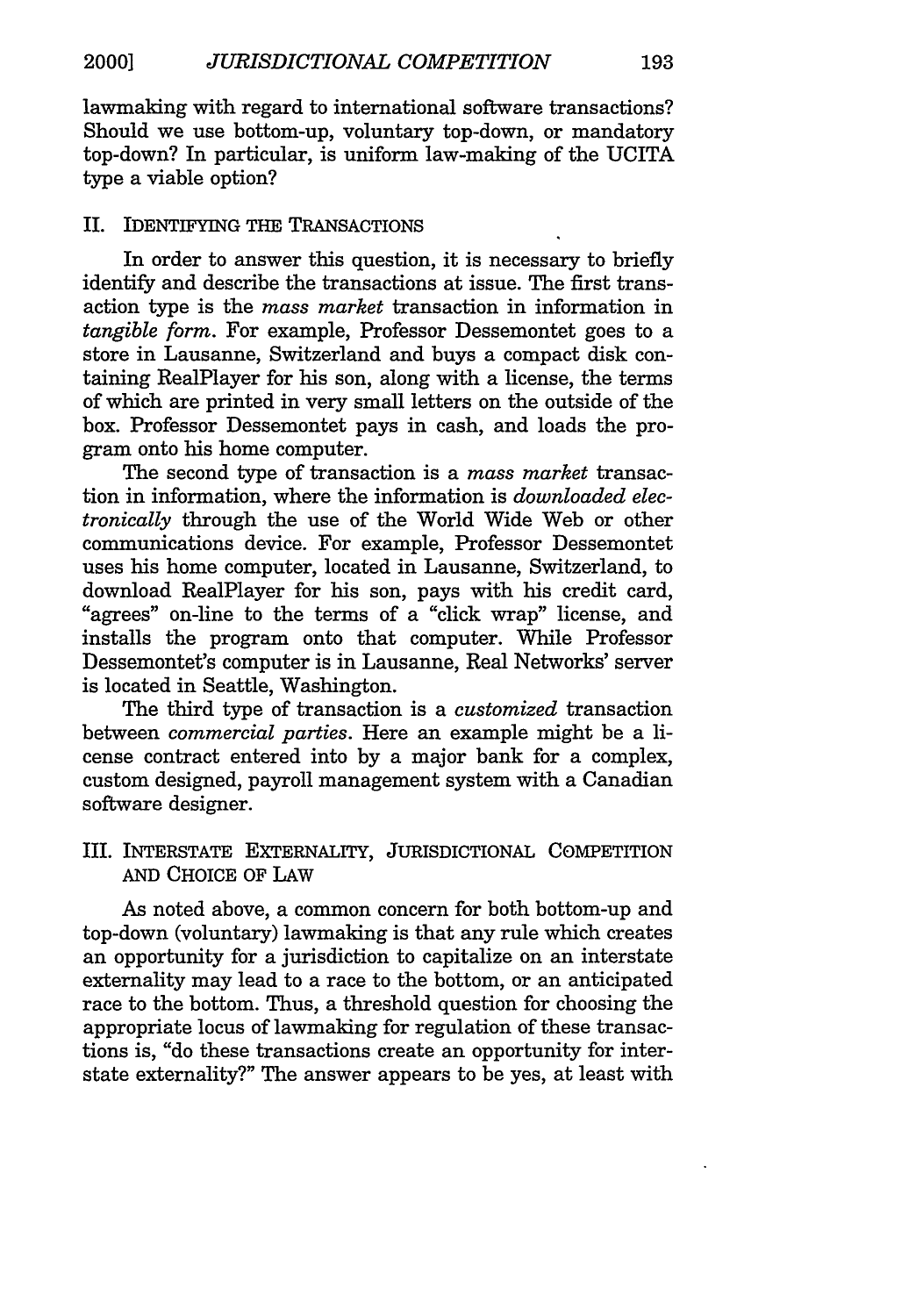regard to mass market transactions. Since a licensor of mass market software can do business all over the world, a state which adopts licensor friendly rules can set the rules for the world, to the extent choice-of-law rules allow this to happen. If this is the case, what does this tell us about the appropriate institution for generating choice-of-law rules?

With regard to multi-jurisdictional software transactions, in the absence of an enforceable choice-of-law clause, there are two possible choice-of-law rules. The law of the licensor can control or the law of the licensee can control. This matters because in many cases, the first question to be decided will be whether a choice-of-law clause in a click-wrap license should be viewed as part of the contract. As Professor Patchel points out, principles of interest analysis would strongly suggest that, at least with regard to mass market transactions, a software license is similar to a sale of goods, and the most significant interest lies in the jurisdiction of the licensee. As Professor Dessemontet has pointed out, European jurisdictions follow that approach.<sup>19</sup> In the United States, by contrast, the law is in disarray,<sup>20</sup> and UCITA adopts the law of the licensor ap-

In NMP Corp. v. Parametric Tech. Corp. the contract between the parties

<sup>19.</sup> *See* Frangois Dessemontet, *The European Approach to E-Commerce and Licensing,* **26** BROOK. **J.** INTL L. **59, 72-73** (2000).

<sup>20.</sup> In at least two cases, the courts have applied the law of the licensee's jurisdiction to the transaction. But these cases provide little basis for predicting how courts will rule in other cases. *See* McConnell & Sons, Inc. v. Target Data Systems, Inc., 84 F. Supp.2d 961 (N.D. Ind. 1999); **NMP** Corp. v. Parametric Tech. Corp., **958** F. Supp. 1536 (N.D. Okla. 1997).

In the *Target Data* case, the court held that, where the contract was silent as to choice of law, the licensee's law (also the law of the forum) governed the contract dispute. However, the *Target* court's efforts to identify the "situs" of the contract provide little guidance for modem mass market software transactions. First the court found that, based on its research and that of defendant, there were no "substantive differences" between the law of the licensor (Connecticut) and the licensee (Indiana), and that, therefore, the "forum should apply forum law." *Target Data,* 84 F. Supp.2d at 973. The court then explored Indiana's conflict-of-law rules, and tried to identify the state with the most "intimate contact" with the transaction. *Id.* at 973 n.15. The court held that Indiana law controlled because: **(1)** while the contract was primarily negotiated in Connecticut, the contract was signed by plaintiff in Indiana, and, "under Indiana law, a contract is deemed made in the state where the last act necessary to make it a binding agreement occurs," *id.* at 973 (citation omitted); (2) "[tlhe contract was performed in Indiana (by either **. . .** [plaintiffs] employees in Indiana, or by . **.** . [defendant's] employees via modem," *id.*; (3) the software which constituted the "subject matter of the contract" was presumably located in both the licensor's and licensee's state, *id.;* and, (4) the plaintiff resided in Indiana, and the defendant in Connecticut, *see id.*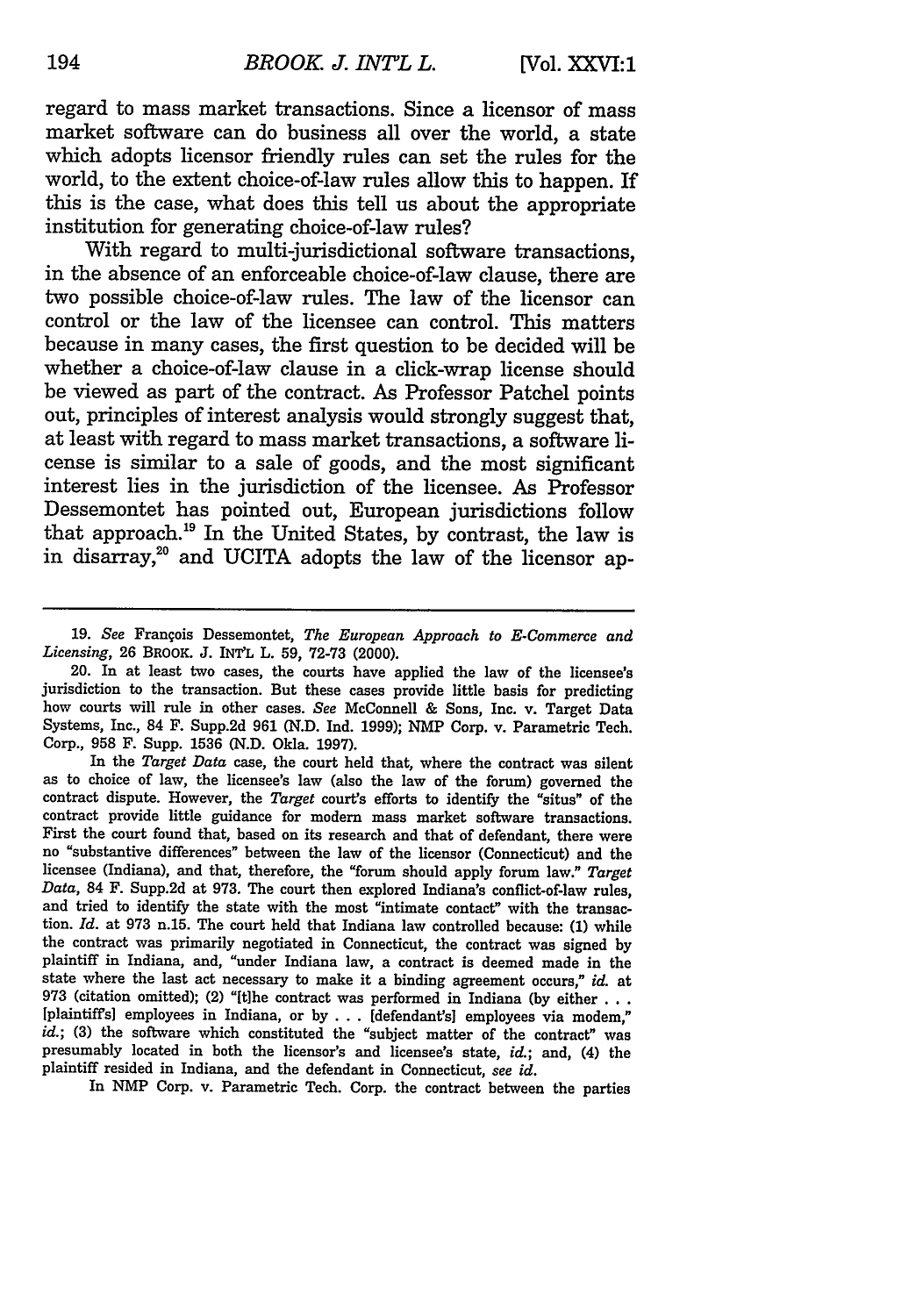proach with regard to software downloaded electronically.<sup>21</sup> While such a rule appears to be inconsistent with "interest analysis," there is a plausible argument that the interest in facilitating commerce over the world wide web justifies the rule. Which approach, however, is preferable from the perspective of encouraging uniformity in choice-of-law rules and discouraging a race to the bottom with regard to the substantive law of licensing?<sup>22</sup>

At first blush, the law of the licensor rule, coupled with UCITA's routine enforcement of forum selection clauses<sup>23</sup> would appear to exacerbate the possibility of interstate externality, whether adopted as a non-uniform law, uniform law, or as a top-down rule. Starting with the non-uniform, bottom-up approach the analysis plays out as follows. If one

- 21. Section **109(b)(1)** of UCITA provides:
	- **(b)** *In the absence of an enforceable choice-of-law term, the following rules apply:*
		- (1) An access contract or a contract providing for electronic delivery of a copy is governed by the law of the jurisdiction in which the *licensor* is located when the agreement is made.

22. One further question is why there is such concern if the choice-of-law provisions can be waived by contract? In this regard, the concern may be overstated with regard to customized negotiated transactions. However, where mass market transactions are concerned, there is more reason for concern. Mass market license transactions involve off the rack terms, with no opportunity to negotiate, under conditions of imperfect information. One example is presented by the problem of private information. Personal information is the coin of the realm in the new economy, but many software licensee may not realize the value of what he/she is giving up in terms of private information or contract rights. Indeed, the information may be gathered without asking (by depositing a "cookie"). Even if the licensee knows the value of the information given, there are serious difficulties in detecting breach. If a customer provides personal information subject to a privacy policy, and the purchaser of that information breaches the agreement and sells the information, the consumer is unlikely to find out. Finally, there is no opportunity to negotiate the terms of a click wrap license, nor is such negotiation necessarily desirable. It is unrealistic to expect consumers to read complex licenses. Even if they could understand them, it may not be efficient for them to spend the time. This is not to say that the default rules need to be mandatory, but they should, perhaps be "sticky" in the manner of warranty terms under Article 2 of the **UCC.** 23. UCITA § 110.

contained a choice-of-law clause, selecting Massachusetts law, and a clause contractually limiting the time within which to bring suit. The court engaged in tortured reasoning to conclude that the law of Oklahoma (the licensee's jurisdiction) controlled. To accomplish this, the court treated the contract as a sale of goods and applied Article 2 of Oklahoma's **UCC** to conclude that the clause was enforceable. **958** F. Supp. at 1541-42.

UCITA § 109 (emphasis added).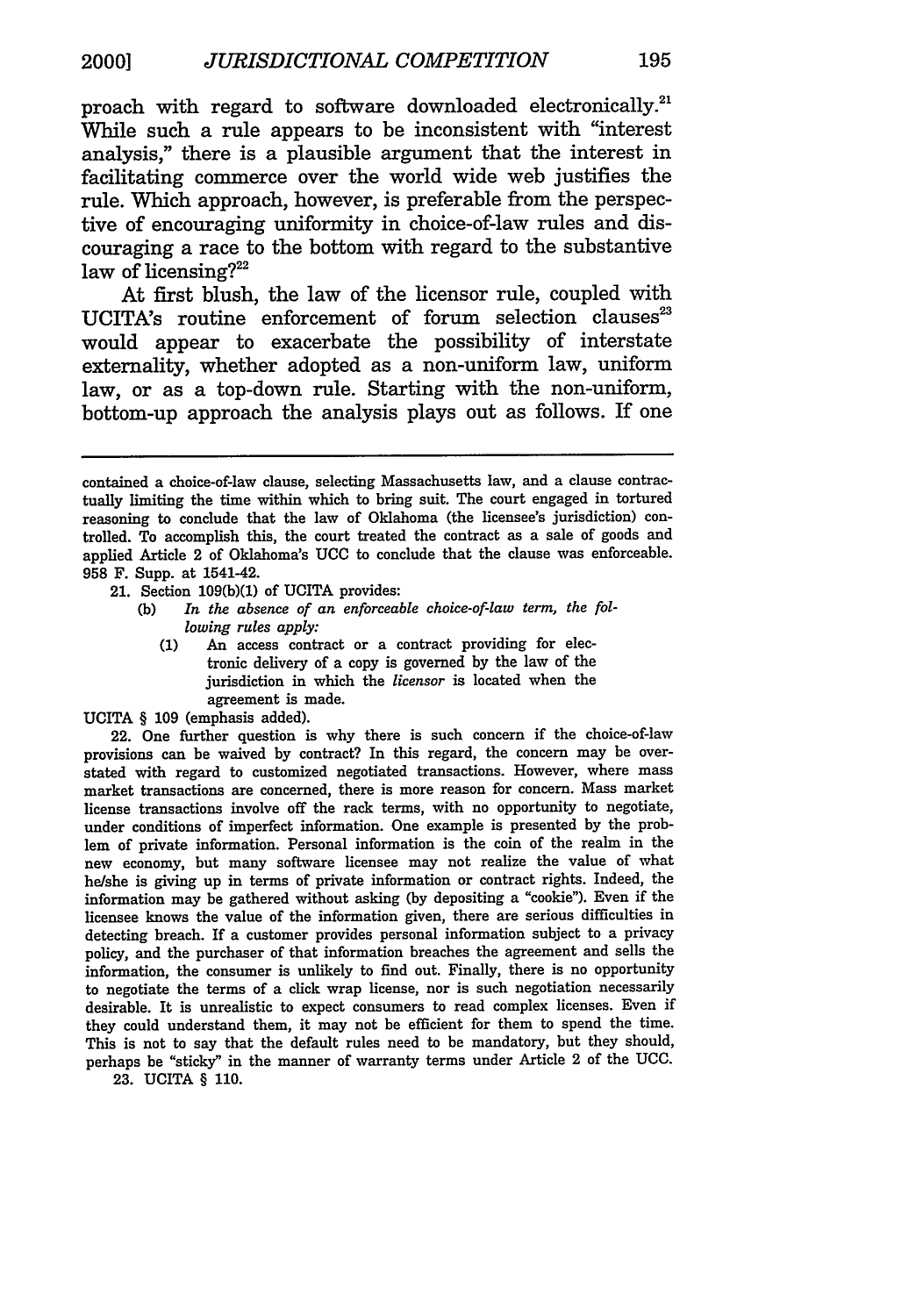jurisdiction adopts a UCITA type rule, then licensors in that jurisdiction get the benefit of local law, so long as suit is brought there. This will put pressure on other jurisdictions to adopt the same rule if they wish to attract licensors' business. Licensors' assets are electronic and mobile which puts further pressure on local legislators to adopt law that is substantively friendly to licensors. At the same time jurisdictions that have many licensees and few licensors, or a strong tradition of consumer protection, will be unlikely to adopt the location of licensor rule. Thus, in a bottom-up-world, the law of the licensor rule creates a strong pressure to race to the bottom with regard to substantive rules, and also leaves a strong possibility of non-uniformity with regard to both substantive and choiceof-law rules.

If a jurisdiction adopts the UCITA approach as a proposed uniform law, in the top-down (voluntary) regime, the analysis is largely the same. However, the inclusion of a law of the licensor choice-of-law rule appears likely to endanger uniform enactment. Jurisdictions which do not have a significant licensor constituency, or which have a strong tradition of consumer protection, are likely to resist the uniform rule in order to insure their own domestic policy concerns.

Finally, the top-down mandatory approach remedies the uniformity problem with regard to choice-of-law rules, but creates a second problem. Central adoption of a law of the licensor rule might create a strong pressure on jurisdictions to use their substantive law of licensing to compete for licensors, which in turn creates an incentive to race to the bottom with regard to the substantive law of licensing.

Thus a law of the licensor rule is unlikely to become a uniform choice-of-law rule under either a decentralized or uniform law approach, and is likely to create an incentive towards a substantive race to the bottom if it is adopted as a mandatory rule of international law. One might ask, therefore, whether a law of the licensee rule will work better from either perspective. At first glance, the law of the licensee rule would not appear to solve the problem. The same pressures that would likely defeat uniform adoption of a UCITA type rule would work in reverse with regard to a law of the licensee rule. Even if the uniform or model law drafters were to choose a law of the licensee rule, some jurisdictions would likely adopt a law of the licensor rule independently. While this has not occurred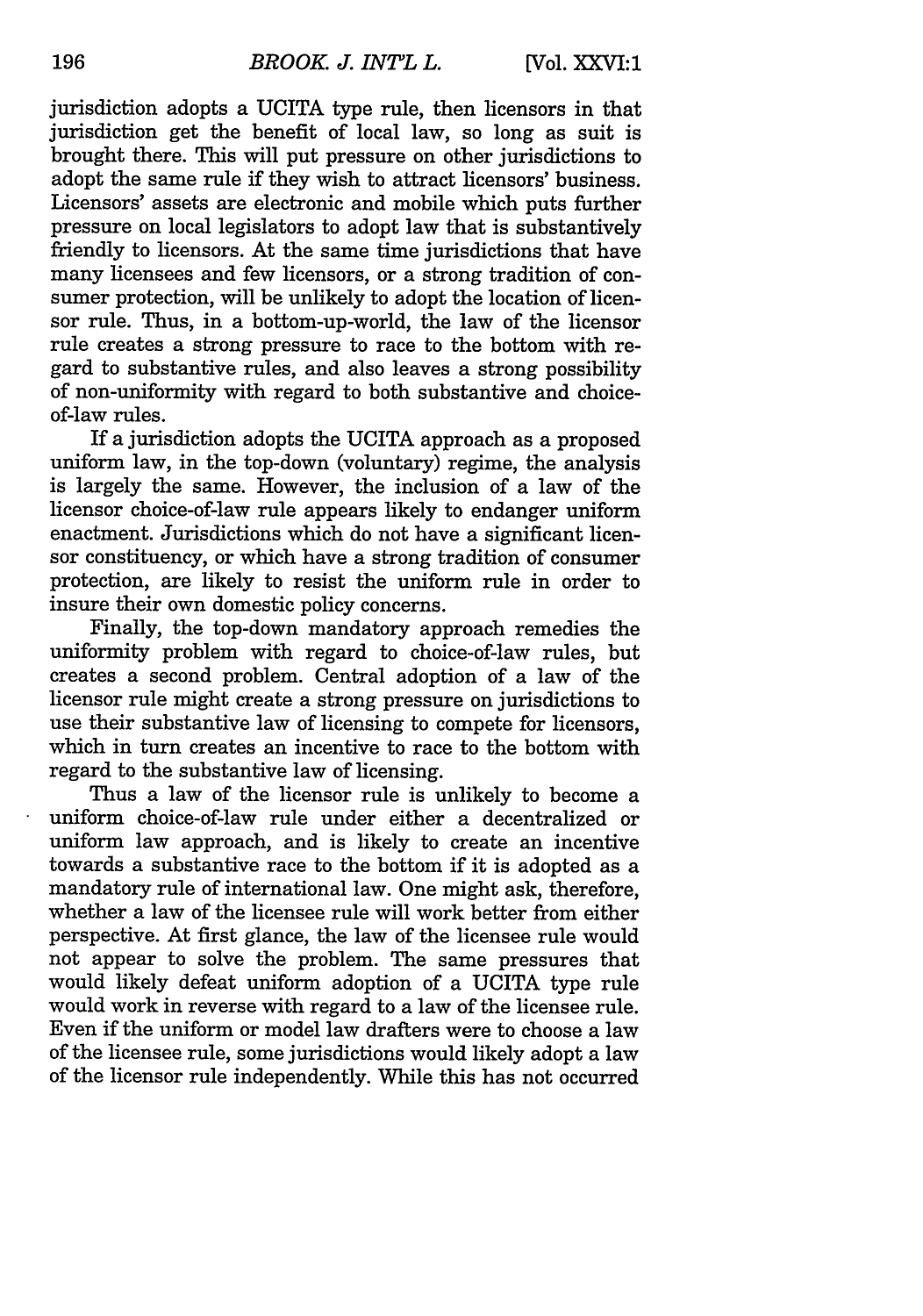in Europe, this may be because, as Professor Dessemontet has pointed out, this mode of commerce is still new to the European Union.

#### IV. CONCLUSION

However, there is a possible solution to the problem that yields a uniform choice-of-law rule and minimizes inefficient jurisdictional competition. It might be possible to adopt a "law of the licensee" rule as a mandatory top-down rule. This would render the choice-of-law rule uniform, but would leave individual jurisdictions free to experiment with their software licensing regime. While states would be free to adopt licensor friendly legal rules, the effect of those rules would be confined to their borders. This would limit the incentive for software licensors to go hunting for friendly jurisdictions, and would preserve the ability of states to experiment as new patterns of commerce develop. In short, it might be best to adopt a topdown law of the licensee rule, in order to obtain the benefits of a decentralized regime for the development of licensing law.